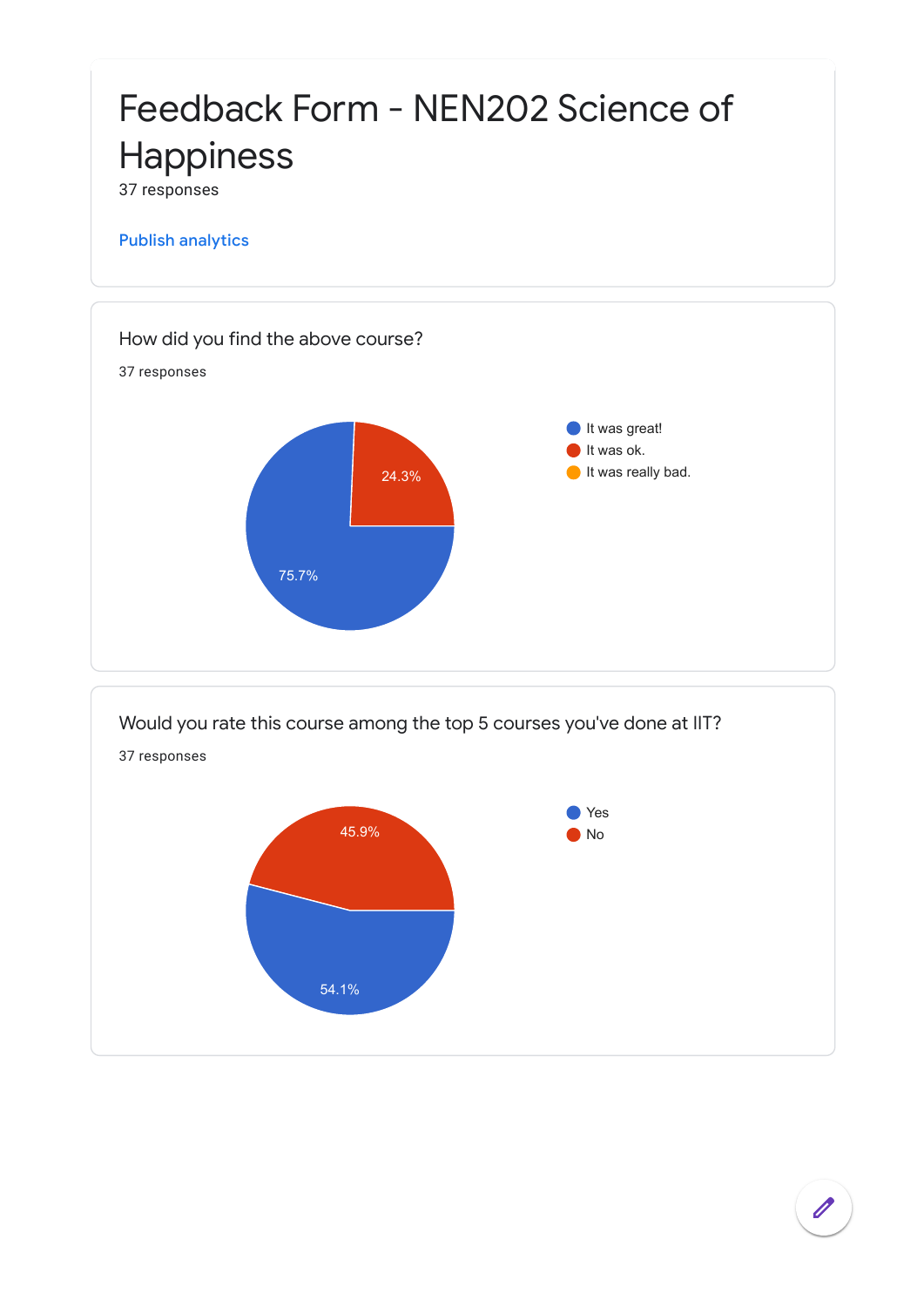

The tutorials were insightful and the learning can be implemented in daily routine, and the interactive sessions with Divya ji were really great.

The way it was designed and the lecture of Divya Ji was very insightful.

I really liked the interactions and interactive sessions. Tutorial sessions were great and i get to see and learn first hand so much about different things and what other people think. Also lectures and advises from Divya Ji were very insightful and i will try to follow those lessons in my life

The topics

the tutorial sessions

Very relatable

The activities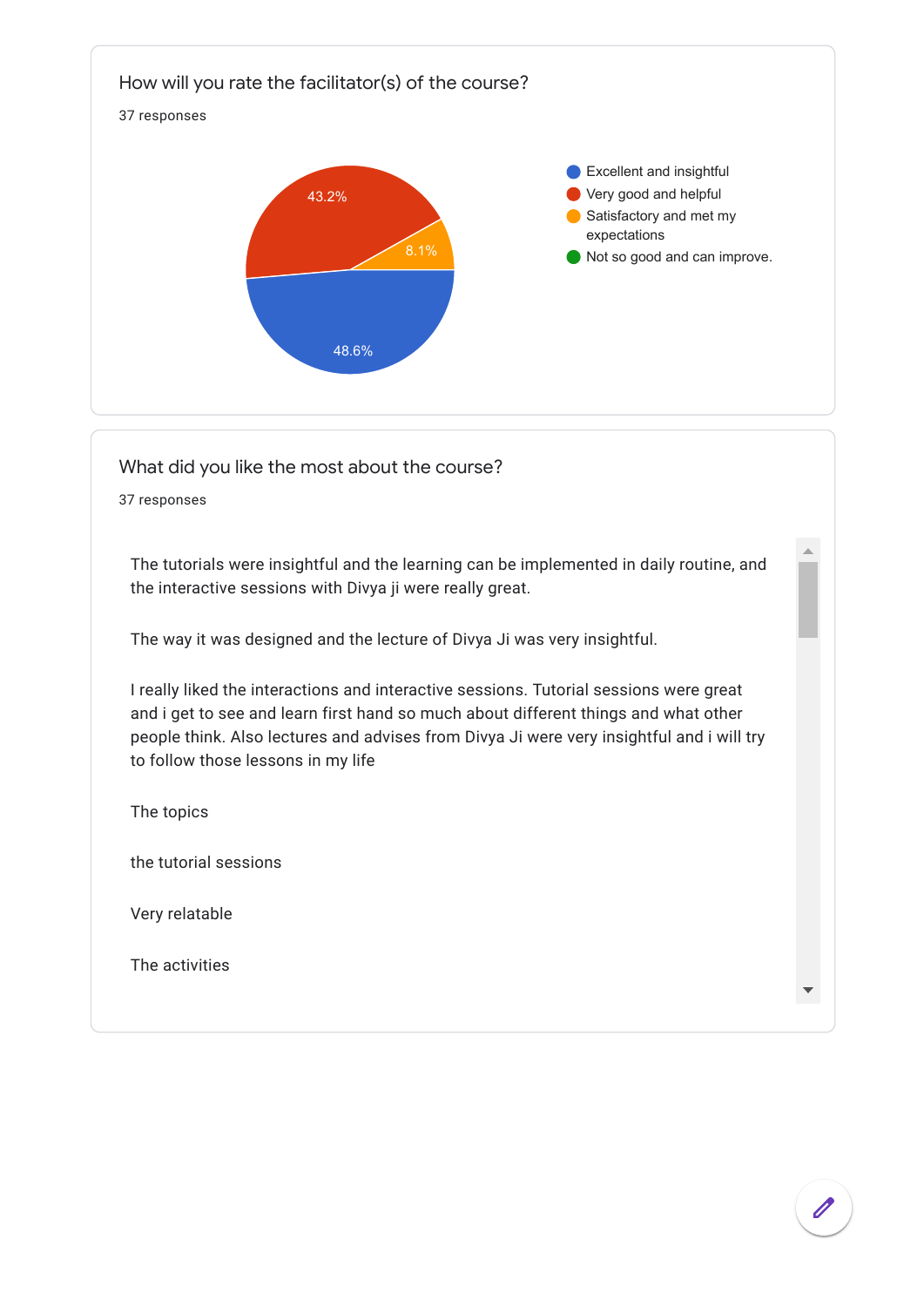How would you describe your experience to a fellow student who is seeking your advice about the course?

37 responses

The Course is well planned and the sessions are great learning for life.

I will encourage them to do this course as this can be seen as door to thinking about our mind and thought process.

I will encourage them to take the course simply because it gives you a perspective of different people on any particular topic which may seem of not much value but are very helpful in maintaining your inner peace and mental health.

Enlightening

they should take the course

Must try

Very helpful and good learning in the course.

Got to learn a lot and a lot of different perspective



 $\Delta$